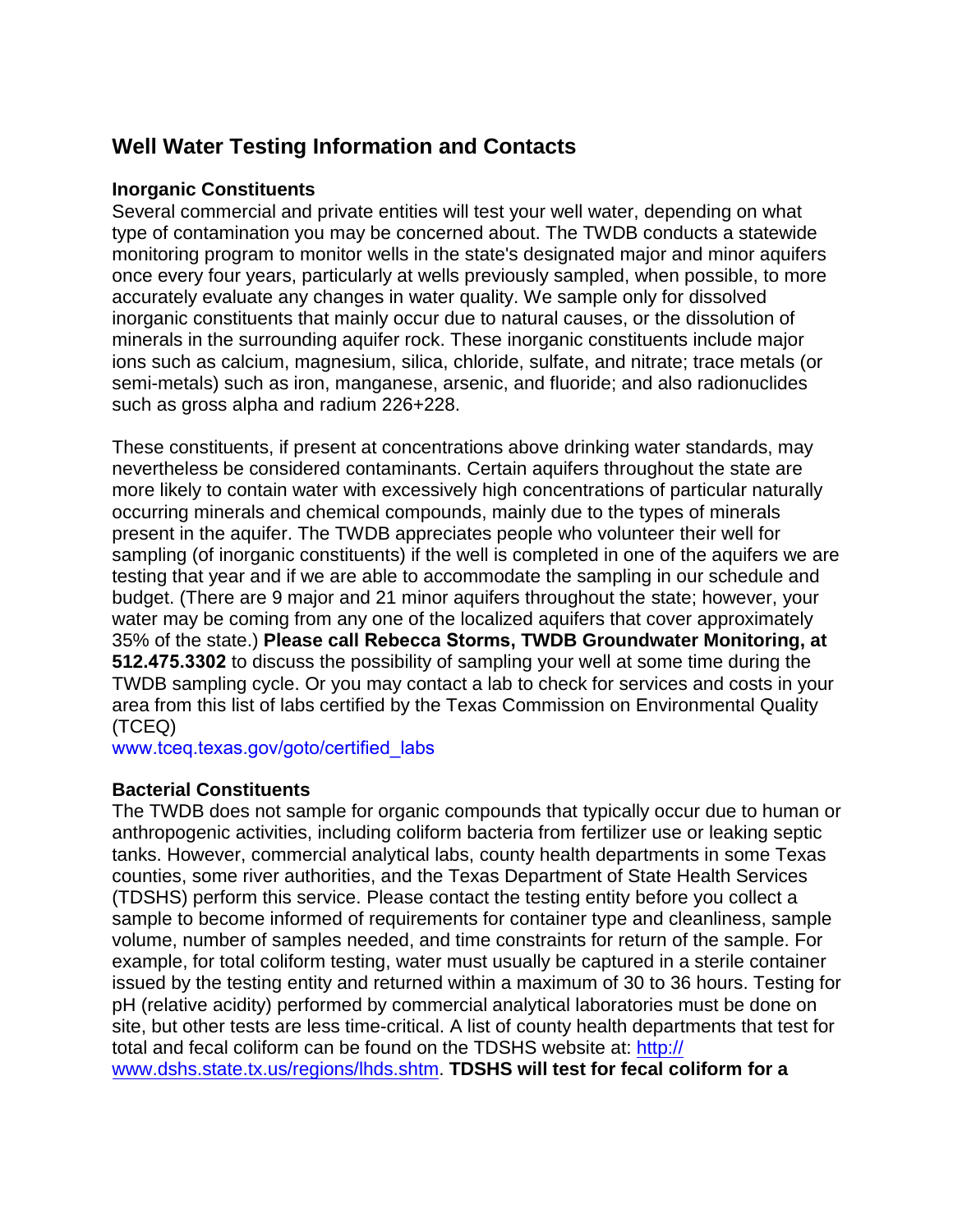**fee of \$28 (November, 2014) per sample. Call the TDSHS container group (for ordering collection kits) at 512.776.7661. TDSHS Consumer Microbiology - Specimen Collection & Handling website:** https://www.dshs.state.tx.us/lab/miccm\_collect.shtm

## **Total Petroleum Hydrocarbons (TPH):**

As more hydraulic fracturing ("fracking") is used to extract gas and oil from several shale formations in Texas, well owners are becoming concerned about the potential effects on their groundwater, particularly when they use their water for drinking. When possible, obtaining baseline information before the drilling starts is ideal. Basic TPH testing, ranging from \$75 to \$150 depending on analyzed constituents, is a relatively low-priced, reasonable precaution to take to document pre-drilling (presumably hydrocarbon free) water conditions. This and related tests are also used to verify contamination. Several commercial labs test for TPH, such as the Lower Colorado River Authority (LCRA) Lab in Austin and the Geochemical and Environmental Research Group (GERG) lab at Texas A&M in College Station. (Call for prices at numbers listed below.)

# **LCRA Environmental Laboratory Services (ELS)** <https://els.lcra.org/>

## **Call 512.356.6023 for requirements for sampling and analysis costs of:**

- \* Total Petroleum Hydrocarbon (TPH). Other frequently requested tests include--
- \* Total coliform bacteria
- \* Nitrate (possibly from septic systems and fertilizers)
- \* Total Dissolved Solids (amount of total dissolved inorganic constituents that occur naturally)
- \* Lead (from household plumbing)
- \* Total organic carbon
- \* Fluoride
- \* Sulfate
- \* Chloride
- \* Iron
- \* Calcium

### **Geochemical and Environmental Research Group (GERG) Texas A & M University**  [http://gerg.tamu.edu/.](http://gerg.tamu.edu/) **Call Dr. Terry Wade at 979.862.2325 about collection procedures and latest costs for:**

\*Total Petroleum Hydrocarbon (TPH) and other, more specialized hydrocarbon tests.

### **Texas A & M AgriLife Extension Service--Soil, Water, and Forage Testing Laboratory** <http://soiltesting.tamu.edu/>**, 979.845.4816.**

\* Routine irrigation water analysis- Includes conductivity, to determine relative amount of total dissolved solids; pH, to determine relative alkalinity/acidity; and other ions including sodium, calcium, magnesium, potassium, carbonate, bicarbonate, sulfate, chloride, boron, and nitrate

\*Routine irrigation and metals (zinc, iron, copper, manganese)

\*Routine irrigation and heavy metals (barium, nickel, cadmium, lead, chromium, fluoride)